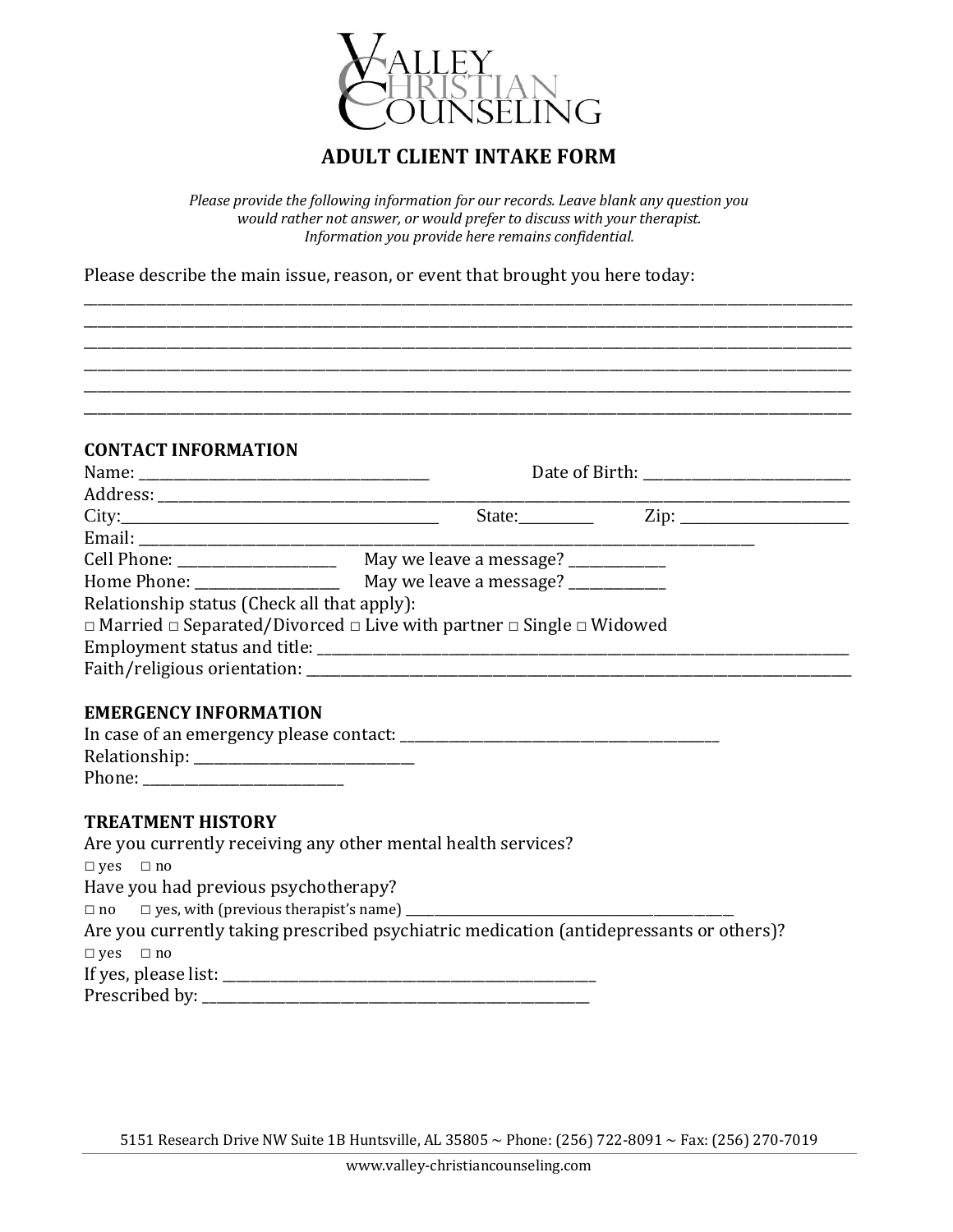### **HEALTH INFORMATION**

| Does you currently have a primary physician?                                              | $\Box$ yes $\Box$ no |                      |  |
|-------------------------------------------------------------------------------------------|----------------------|----------------------|--|
|                                                                                           |                      |                      |  |
| Are you currently seeing more than one medical health specialist?<br>If yes, please list: |                      | $\Box$ ves $\Box$ no |  |
|                                                                                           |                      |                      |  |

Please list any persistent physical symptoms or health concerns (e.g. chronic pain, headaches, hypertension, diabetes, etc.):

\_\_\_\_\_\_\_\_\_\_\_\_\_\_\_\_\_\_\_\_\_\_\_\_\_\_\_\_\_\_\_\_\_\_\_\_\_\_\_\_\_\_\_\_\_\_\_\_\_\_\_\_\_\_\_\_\_\_\_\_\_\_\_\_\_\_\_\_\_\_\_\_\_\_\_\_\_\_\_\_\_\_\_\_\_\_\_\_\_\_\_\_\_\_\_\_\_\_\_\_\_\_\_\_\_\_\_\_\_\_\_ \_\_\_\_\_\_\_\_\_\_\_\_\_\_\_\_\_\_\_\_\_\_\_\_\_\_\_\_\_\_\_\_\_\_\_\_\_\_\_\_\_\_\_\_\_\_\_\_\_\_\_\_\_\_\_\_\_\_\_\_\_\_\_\_\_\_\_\_\_\_\_\_\_\_\_\_\_\_\_\_\_\_\_\_\_\_\_\_\_\_\_\_\_\_\_\_\_\_\_\_\_\_\_\_\_\_\_\_\_\_\_

\_\_\_\_\_\_\_\_\_\_\_\_\_\_\_\_\_\_\_\_\_\_\_\_\_\_\_\_\_\_\_\_\_\_\_\_\_\_\_\_\_\_\_\_\_\_\_\_\_\_\_\_\_\_\_\_\_\_\_\_\_\_\_\_\_\_\_\_\_\_\_\_\_\_\_\_\_\_\_\_\_\_\_\_\_\_\_\_\_\_\_\_\_\_\_\_\_\_\_\_\_\_\_\_\_\_\_\_\_\_\_ \_\_\_\_\_\_\_\_\_\_\_\_\_\_\_\_\_\_\_\_\_\_\_\_\_\_\_\_\_\_\_\_\_\_\_\_\_\_\_\_\_\_\_\_\_\_\_\_\_\_\_\_\_\_\_\_\_\_\_\_\_\_\_\_\_\_\_\_\_\_\_\_\_\_\_\_\_\_\_\_\_\_\_\_\_\_\_\_\_\_\_\_\_\_\_\_\_\_\_\_\_\_\_\_\_\_\_\_\_\_\_

Are you currently on medication to manage a physical health concern? If yes, please list:

#### **EXERCISE**

How would you describe your physical activity? □ little to no exercise □ a few times a month □ a few times a week □ nearly every day

#### **APPETITE**

| Are you having any difficulty with appetite or eating habits?                                                        | $\Box$ no | $\Box$ ves |  |
|----------------------------------------------------------------------------------------------------------------------|-----------|------------|--|
| If yes, check where applicable and explain: $\Box$ Eating less $\Box$ Eating more $\Box$ Bingeing $\Box$ Restricting |           |            |  |

\_\_\_\_\_\_\_\_\_\_\_\_\_\_\_\_\_\_\_\_\_\_\_\_\_\_\_\_\_\_\_\_\_\_\_\_\_\_\_\_\_\_\_\_\_\_\_\_\_\_\_\_\_\_\_\_\_\_\_\_\_\_\_\_\_\_\_\_\_\_\_\_\_\_\_\_\_\_\_\_\_\_\_\_\_\_\_\_\_\_\_\_\_\_\_\_\_\_\_\_\_\_\_\_\_\_\_\_\_\_\_ \_\_\_\_\_\_\_\_\_\_\_\_\_\_\_\_\_\_\_\_\_\_\_\_\_\_\_\_\_\_\_\_\_\_\_\_\_\_\_\_\_\_\_\_\_\_\_\_\_\_\_\_\_\_\_\_\_\_\_\_\_\_\_\_\_\_\_\_\_\_\_\_\_\_\_\_\_\_\_\_\_\_\_\_\_\_\_\_\_\_\_\_\_\_\_\_\_\_\_\_\_\_\_\_\_\_\_\_\_\_\_

Have you experienced significant weight change in the last 2 months?  $\Box$  no  $\Box$  yes

#### **SLEEP**

Are you having any problems with your sleep habits?  $\Box$  yes  $\Box$  no If yes, check where applicable and describe: □ Sleeping too little □ Sleeping too much □ Poor quality sleep □ Disturbing dreams □ other

#### **SUBSTANCE HISTORY AND USE**

Please list any legal/illegal substances used by you in the past and/or present including alcohol, and tobacco (current/past use, how much/often, last time used):

\_\_\_\_\_\_\_\_\_\_\_\_\_\_\_\_\_\_\_\_\_\_\_\_\_\_\_\_\_\_\_\_\_\_\_\_\_\_\_\_\_\_\_\_\_\_\_\_\_\_\_\_\_\_\_\_\_\_\_\_\_\_\_\_\_\_\_\_\_\_\_\_\_\_\_\_\_\_\_\_\_\_\_\_\_\_\_\_\_\_\_\_\_\_\_\_\_\_\_\_\_\_\_\_\_\_\_\_\_\_\_ \_\_\_\_\_\_\_\_\_\_\_\_\_\_\_\_\_\_\_\_\_\_\_\_\_\_\_\_\_\_\_\_\_\_\_\_\_\_\_\_\_\_\_\_\_\_\_\_\_\_\_\_\_\_\_\_\_\_\_\_\_\_\_\_\_\_\_\_\_\_\_\_\_\_\_\_\_\_\_\_\_\_\_\_\_\_\_\_\_\_\_\_\_\_\_\_\_\_\_\_\_\_\_\_\_\_\_\_\_\_\_ \_\_\_\_\_\_\_\_\_\_\_\_\_\_\_\_\_\_\_\_\_\_\_\_\_\_\_\_\_\_\_\_\_\_\_\_\_\_\_\_\_\_\_\_\_\_\_\_\_\_\_\_\_\_\_\_\_\_\_\_\_\_\_\_\_\_\_\_\_\_\_\_\_\_\_\_\_\_\_\_\_\_\_\_\_\_\_\_\_\_\_\_\_\_\_\_\_\_\_\_\_\_\_\_\_\_\_\_\_\_\_

\_\_\_\_\_\_\_\_\_\_\_\_\_\_\_\_\_\_\_\_\_\_\_\_\_\_\_\_\_\_\_\_\_\_\_\_\_\_\_\_\_\_\_\_\_\_\_\_\_\_\_\_\_\_\_\_\_\_\_\_\_\_\_\_\_\_\_\_\_\_\_\_\_\_\_\_\_\_\_\_\_\_\_\_\_\_\_\_\_\_\_\_\_\_\_\_\_\_\_\_\_\_\_\_\_\_\_\_\_\_\_ \_\_\_\_\_\_\_\_\_\_\_\_\_\_\_\_\_\_\_\_\_\_\_\_\_\_\_\_\_\_\_\_\_\_\_\_\_\_\_\_\_\_\_\_\_\_\_\_\_\_\_\_\_\_\_\_\_\_\_\_\_\_\_\_\_\_\_\_\_\_\_\_\_\_\_\_\_\_\_\_\_\_\_\_\_\_\_\_\_\_\_\_\_\_\_\_\_\_\_\_\_\_\_\_\_\_\_\_\_\_\_

### **SUICIDE ASSESSMENT**

| Have you had thoughts of harming yourself recently? $\Box$ yes $\Box$ no         |  |                                    |  |  |
|----------------------------------------------------------------------------------|--|------------------------------------|--|--|
| If yes, how often: $\Box$ frequently $\Box$ sometimes $\Box$ rarely $\Box$ never |  |                                    |  |  |
| Have you had them in the past? $\Box$ yes $\Box$ no                              |  |                                    |  |  |
| If yes, how often: $\Box$ frequently $\Box$ sometimes $\Box$ rarely $\Box$ never |  |                                    |  |  |
| Have you attempted suicide?                                                      |  | $\Box$ yes $\Box$ no If yes, when? |  |  |

5151 Research Drive NW Suite 1B Huntsville, AL 35805 ~ Phone: (256) 722-8091 ~ Fax: (256) 270-7019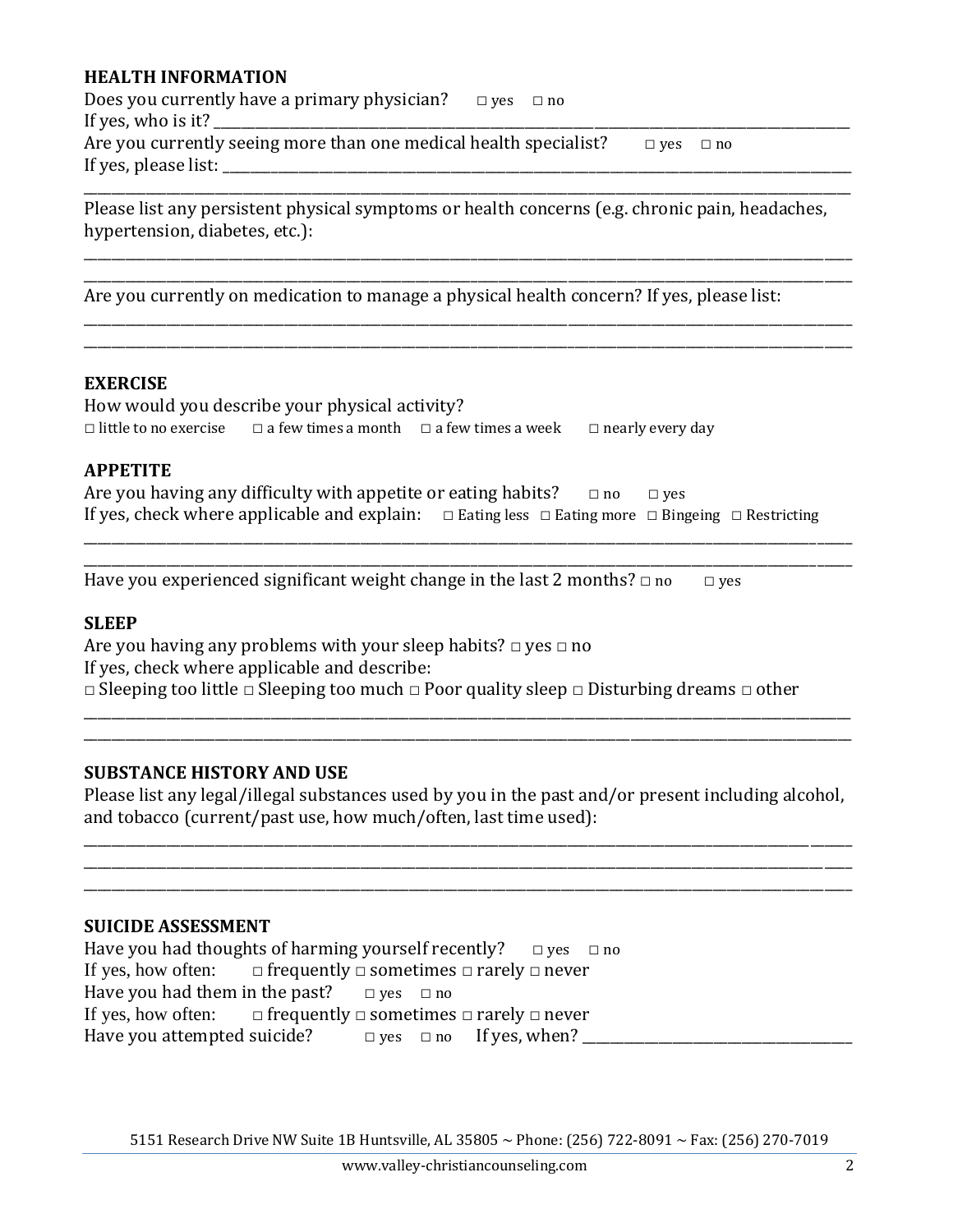Have you ever experienced any of the following?

| rave you over experienced any or the rond wing.<br><b>Symptom</b> | <b>Circle one</b> | If yes, please explain (include frequency) |
|-------------------------------------------------------------------|-------------------|--------------------------------------------|
| Extreme depressed mood                                            | Yes / No          |                                            |
| Dramatic mood swings                                              | Yes / No          |                                            |
| Rapid speech                                                      | Yes / No          |                                            |
| Extreme anxiety                                                   | Yes / No          |                                            |
| Panic attacks                                                     | Yes / No          |                                            |
| Phobias                                                           | Yes / No          |                                            |
| Sleep disturbances                                                | Yes / No          |                                            |
| Hallucinations                                                    | Yes / No          |                                            |
| Unexplained losses of time                                        | Yes / No          |                                            |
| Unexplained memory lapses                                         | Yes / No          |                                            |
| Alcohol/substance abuse                                           | Yes / No          |                                            |
| Frequent body complaints                                          | Yes / No          |                                            |
| Eating disorder                                                   | Yes / No          |                                            |
| Body image problems                                               | Yes / No          |                                            |
| Repetitive thoughts (e.g.                                         | Yes / No          |                                            |
| obsessions)                                                       |                   |                                            |
| Repetitive behaviors (e.g.                                        | Yes / No          |                                            |
| frequent checking, hand                                           |                   |                                            |
| washing                                                           |                   |                                            |
| Homicidal thoughts                                                | Yes / No          |                                            |
| Suicidal attempts                                                 | Yes/No            | If yes, when?                              |
| <b>Other</b>                                                      |                   |                                            |

# **FAMILY MENTAL HEALTH HISTORY**

Has anyone in your family (either immediate family members or relatives) experienced difficulties with the following? (Circle any that apply and list family member, e.g. sibling, parent, uncle, etc.)

| <b>Difficulty</b>          | Yes / No | <b>Family member</b> |
|----------------------------|----------|----------------------|
| Depression                 | Yes / No |                      |
| Bipolar disorder           | Yes / No |                      |
| Anxiety disorder           | Yes / No |                      |
| Panic attacks              | Yes / No |                      |
| Schizophrenia              | Yes / No |                      |
| Alcohol/substance abuse    | Yes / No |                      |
| Eating disorders           | Yes / No |                      |
| Learning disabilities      | Yes / No |                      |
| Trauma history             | Yes / No |                      |
| Suicide attempts           | Yes / No |                      |
| Chronic illness            | Yes / No |                      |
| Adoption                   | Yes / No |                      |
| Abuse                      | Yes / No |                      |
| Other (use box to explain) |          |                      |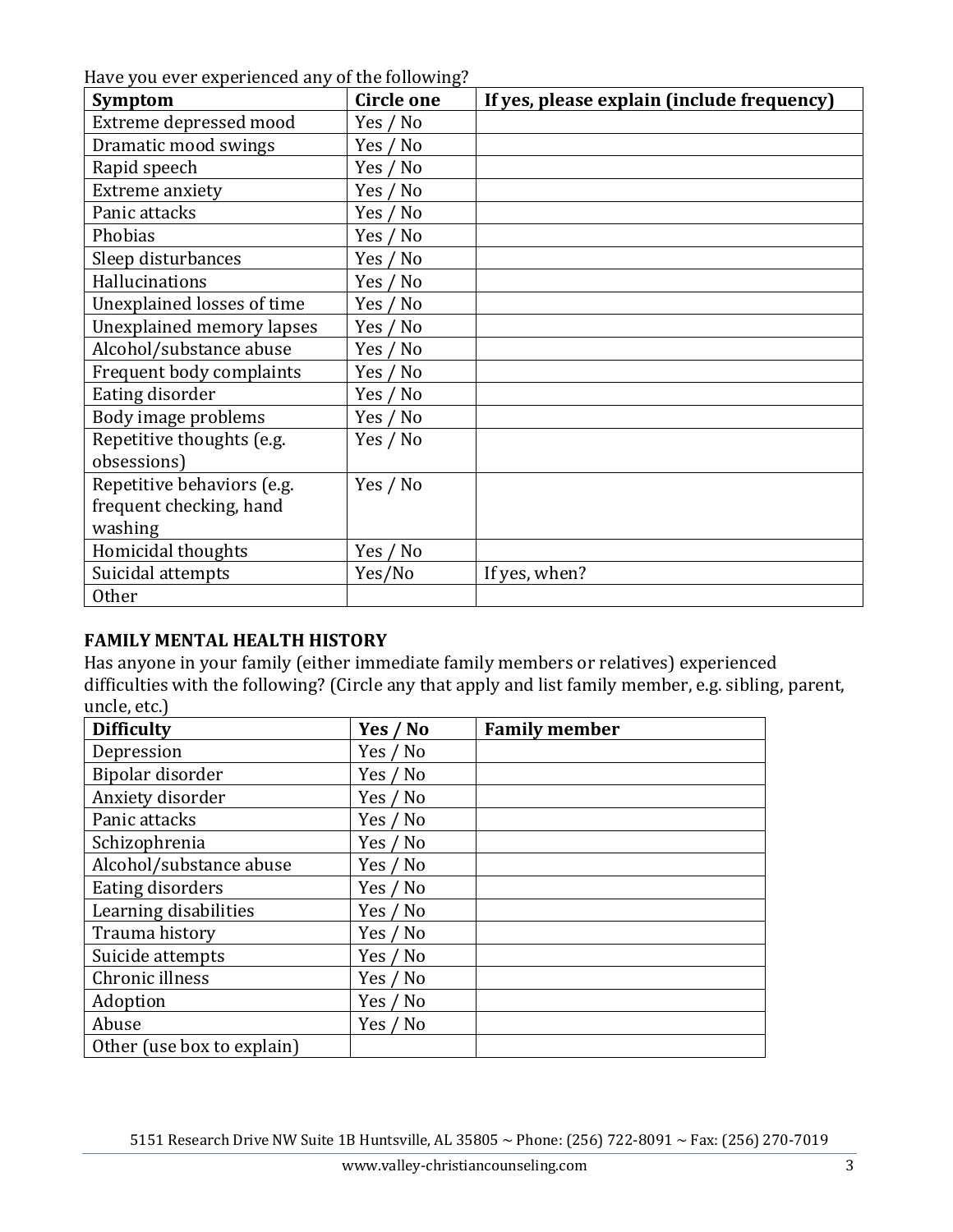## **TRAUMA ASSESSMENT**

Have you personally experienced or witnessed any of the following? If yes, were you the victim or the witness?

| <b>Experience</b>      | <b>Please</b> | <b>Victim</b> | <b>Witness</b> | <b>OTHER</b>       |
|------------------------|---------------|---------------|----------------|--------------------|
|                        | circle        |               |                | <b>INFORMATION</b> |
| Physical abuse         | Yes / No      |               |                |                    |
| Sexual abuse           | Yes / No      |               |                |                    |
| Emotional/mental abuse | Yes / No      |               |                |                    |
| Neglect                | Yes / No      |               |                |                    |
| Abandonment            | Yes / No      |               |                |                    |
| Community violence     | Yes / No      |               |                |                    |
| <b>Bullying</b>        | Yes / No      |               |                |                    |
| Natural Disaster       | Yes / No      |               |                |                    |
| Other                  | Yes / No      |               |                |                    |

### **CHANGES/STRESSORS/LOSSES**

In the last year, have you experienced any significant life changes, stressors or losses? (Examples include moving, new job, changes in the family, divorce, loss of a family member or friend, serious illness, etc.).

\_\_\_\_\_\_\_\_\_\_\_\_\_\_\_\_\_\_\_\_\_\_\_\_\_\_\_\_\_\_\_\_\_\_\_\_\_\_\_\_\_\_\_\_\_\_\_\_\_\_\_\_\_\_\_\_\_\_\_\_\_\_\_\_\_\_\_\_\_\_\_\_\_\_\_\_\_\_\_\_\_\_\_\_\_\_\_\_\_\_\_\_\_\_\_\_\_\_\_\_\_\_\_\_\_\_\_\_\_\_\_ \_\_\_\_\_\_\_\_\_\_\_\_\_\_\_\_\_\_\_\_\_\_\_\_\_\_\_\_\_\_\_\_\_\_\_\_\_\_\_\_\_\_\_\_\_\_\_\_\_\_\_\_\_\_\_\_\_\_\_\_\_\_\_\_\_\_\_\_\_\_\_\_\_\_\_\_\_\_\_\_\_\_\_\_\_\_\_\_\_\_\_\_\_\_\_\_\_\_\_\_\_\_\_\_\_\_\_\_\_\_\_ \_\_\_\_\_\_\_\_\_\_\_\_\_\_\_\_\_\_\_\_\_\_\_\_\_\_\_\_\_\_\_\_\_\_\_\_\_\_\_\_\_\_\_\_\_\_\_\_\_\_\_\_\_\_\_\_\_\_\_\_\_\_\_\_\_\_\_\_\_\_\_\_\_\_\_\_\_\_\_\_\_\_\_\_\_\_\_\_\_\_\_\_\_\_\_\_\_\_\_\_\_\_\_\_\_\_\_\_\_\_\_

If yes, please list them here:

#### **SOCIAL/RELATIONSHIP HISTORY**

Are you currently in a romantic relationship?  $\Box$  no  $\Box$  yes If yes, how long have you been in this relationship? Are you satisfied with your current relationship?  $\Box$  no  $\Box$  yes  $\Box$  Unsure Are there past romantic relationships you would like to discuss in therapy?

#### **OCCUPATIONAL INFORMATION**

Are you currently employed?  $\Box$  no  $\Box$  yes If yes, who is your currently employer/position? \_\_\_\_\_\_\_\_\_\_\_\_\_\_\_\_\_\_\_\_\_\_\_\_\_\_\_\_\_\_\_\_\_\_\_\_\_\_\_\_\_\_\_\_\_\_\_\_\_\_\_\_\_\_\_ If yes, are you happy with your current position? \_\_\_\_\_\_\_\_\_\_\_\_\_\_\_\_\_\_\_\_\_\_\_\_\_\_\_\_\_\_\_\_\_\_\_\_\_\_\_\_\_\_\_\_\_\_\_\_\_\_\_\_\_\_ Please list any work-related stressors, if any:

\_\_\_\_\_\_\_\_\_\_\_\_\_\_\_\_\_\_\_\_\_\_\_\_\_\_\_\_\_\_\_\_\_\_\_\_\_\_\_\_\_\_\_\_\_\_\_\_\_\_\_\_\_\_\_\_\_\_\_\_\_\_\_\_\_\_\_\_\_\_\_\_\_\_\_\_\_\_\_\_\_\_\_\_\_\_\_\_\_\_\_\_\_\_\_\_\_\_\_\_\_\_\_\_\_\_\_\_\_\_\_ \_\_\_\_\_\_\_\_\_\_\_\_\_\_\_\_\_\_\_\_\_\_\_\_\_\_\_\_\_\_\_\_\_\_\_\_\_\_\_\_\_\_\_\_\_\_\_\_\_\_\_\_\_\_\_\_\_\_\_\_\_\_\_\_\_\_\_\_\_\_\_\_\_\_\_\_\_\_\_\_\_\_\_\_\_\_\_\_\_\_\_\_\_\_\_\_\_\_\_\_\_\_\_\_\_\_\_\_\_\_\_

\_\_\_\_\_\_\_\_\_\_\_\_\_\_\_\_\_\_\_\_\_\_\_\_\_\_\_\_\_\_\_\_\_\_\_\_\_\_\_\_\_\_\_\_\_\_\_\_\_\_\_\_\_\_\_\_\_\_\_\_\_\_\_\_\_\_\_\_\_\_\_\_\_\_\_\_\_\_\_\_\_\_\_\_\_\_\_\_\_\_\_\_\_\_\_\_\_\_\_\_\_\_\_\_\_\_\_\_\_\_\_ \_\_\_\_\_\_\_\_\_\_\_\_\_\_\_\_\_\_\_\_\_\_\_\_\_\_\_\_\_\_\_\_\_\_\_\_\_\_\_\_\_\_\_\_\_\_\_\_\_\_\_\_\_\_\_\_\_\_\_\_\_\_\_\_\_\_\_\_\_\_\_\_\_\_\_\_\_\_\_\_\_\_\_\_\_\_\_\_\_\_\_\_\_\_\_\_\_\_\_\_\_\_\_\_\_\_\_\_\_\_\_

#### **RELIGIOUS/SPIRITUAL INFORMATION**

Do you consider yourself to be religious?  $\Box$  no  $\Box$  yes

If yes, what is your faith?

If no, do you consider yourself to be spiritual?  $\Box$  no  $\Box$  yes

Would you like your therapist to incorporate faith/spirituality into the sessions?  $\Box$  no  $\Box$  yes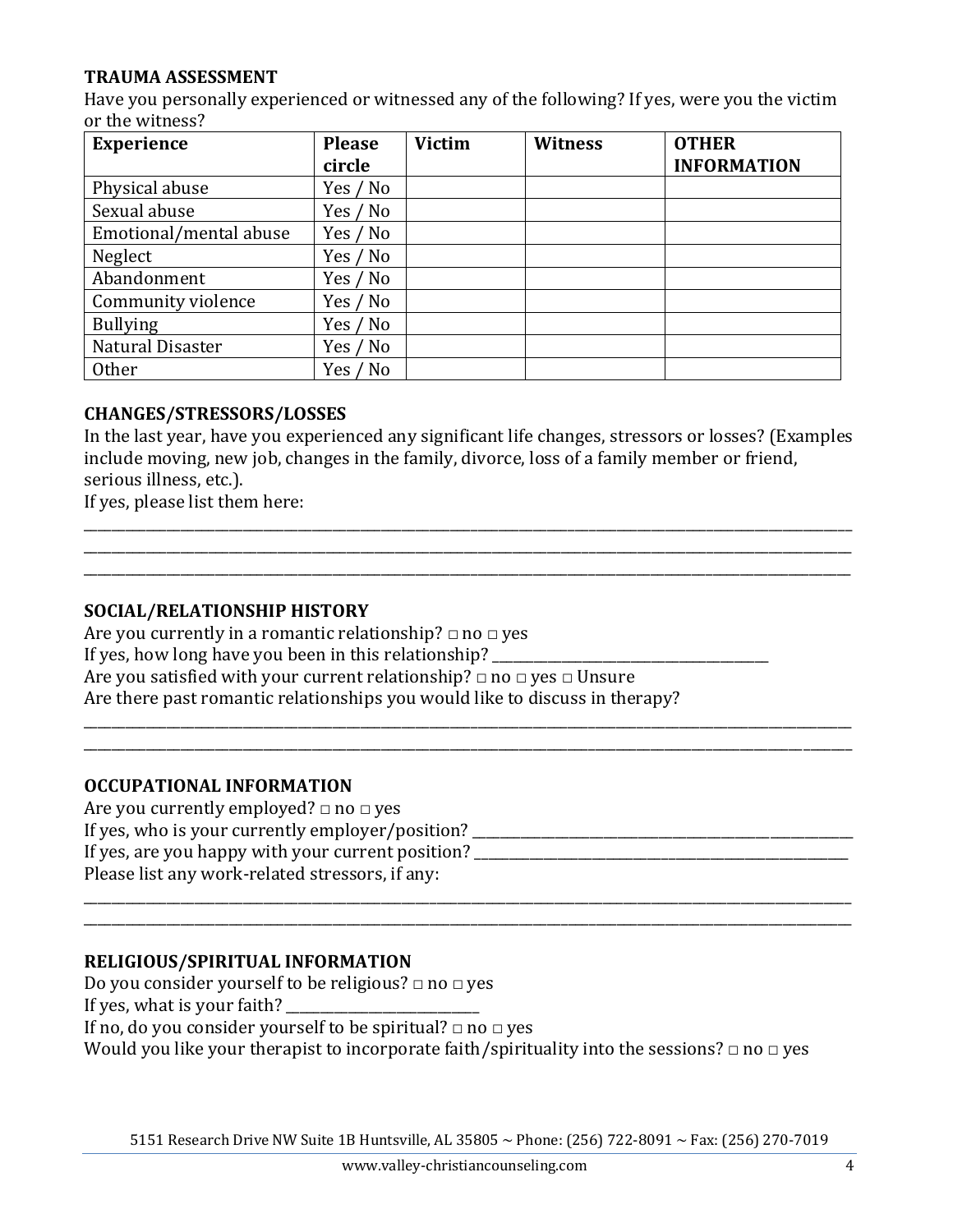Are you looking for court related services? If yes, please explain.

What do you consider to be your strengths?

What do you consider to be your weaknesses/limitations?

What do you like most about yourself?

What are effective coping strategies that you have learned?

What are your goals for therapy?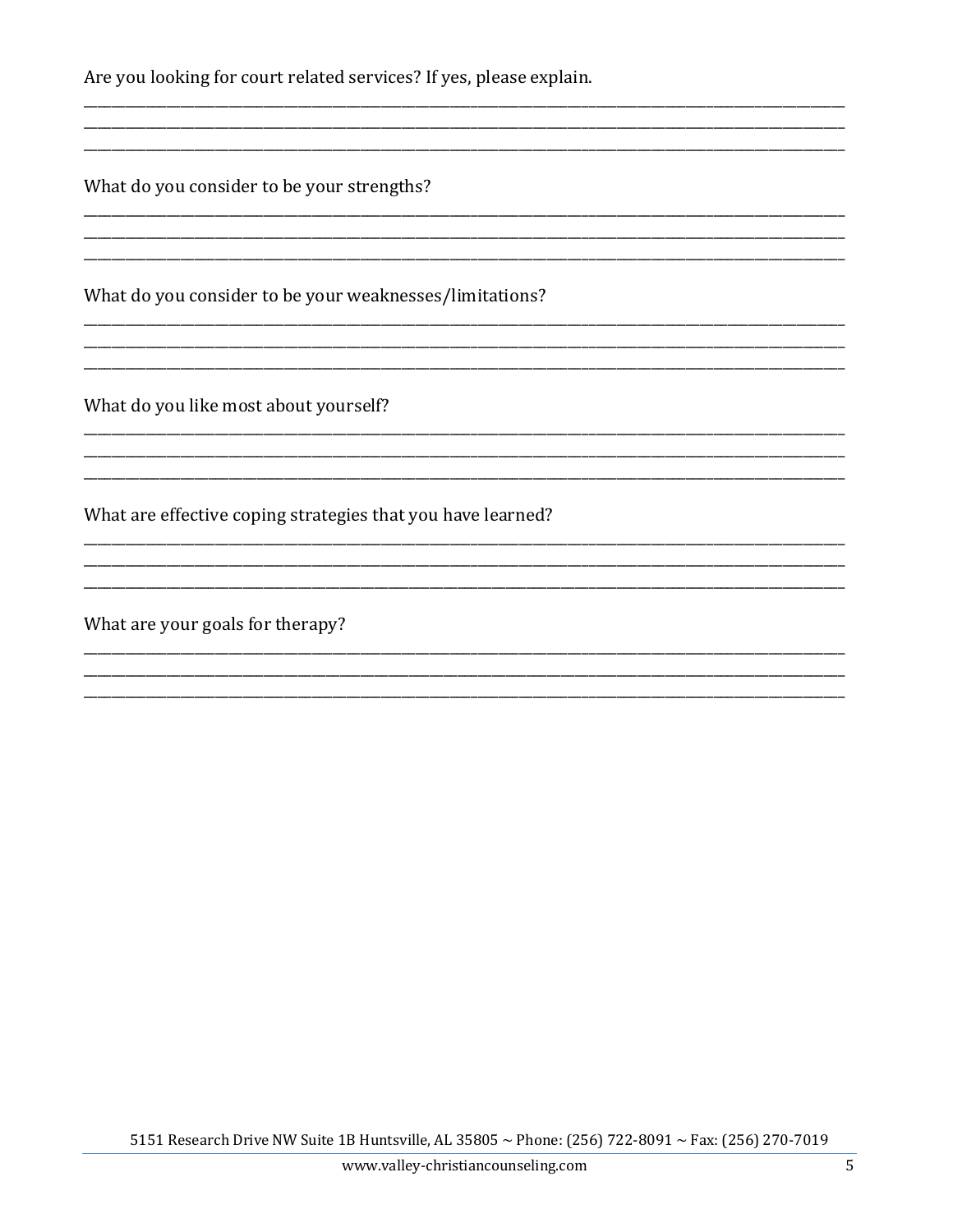# **VALLEY CHRISTIAN COUNSELING Informed Consent**

## **Overview**

Welcome to Valley Christian Counseling. The following information is to assist you in establishing your expectations for psychotherapy and functions as an agreement between you and your therapist. Please read the following carefully and complete all sections before the first session. Please feel free to call with any questions or concerns throughout the course of treatment.

### **Sessions**

Therapy appointments are approximately 45-55 minutes in duration, however longer sessions are also available upon advanced request. The number of sessions is determined by both the therapist and the client depending on the client's individual needs.

## **Cancellation Policy**

A scheduled appointment means that time is reserved only for you. If an appointment is missed or cancelled without 48 hours' notice, the clinician reserves the right to charge you a missed/cancelled appointment fee equal to your agreed upon session rate.

### **Confirmation Calls**

To better serve our clients, our staff strives to provide confirmation calls to remind you of your appointment approximately 48 hours in advance. However, please make efforts to set selfreminders in the event we are not able to place a call.

### **Emergency Options and Additional Resources**

If you are unable to reach our office during normal business hours and are experiencing a crisis or medical emergency please call 911 or head to your nearest emergency room.

### **Records**

Your professional records may include information regarding your reason for seeking therapy, a description of the impact your problems may be having on your life, your treatment goals and your progress toward said goals, your medical and social history, your billing records, and any reports received from other clinicians. You have the right to review your records at any time however, it is recommended that the records be reviewed in the presence of your therapist before viewing them individually. A fee may be applied to the request of your records. Your records are stored in a locked filing cabinet behind two locked doors, and will be stored for 7 years (per requirements of the Alabama Board of Social Work) before being properly destroyed.

### **Offsite Consultation**

Consultations are sometimes requested by other professionals involved in your care. In the event that you or another professional request a consultation, your clinician reserves the right to bill at the hourly rate for consultation services. It is important to note that billable time may also include travel and prep time.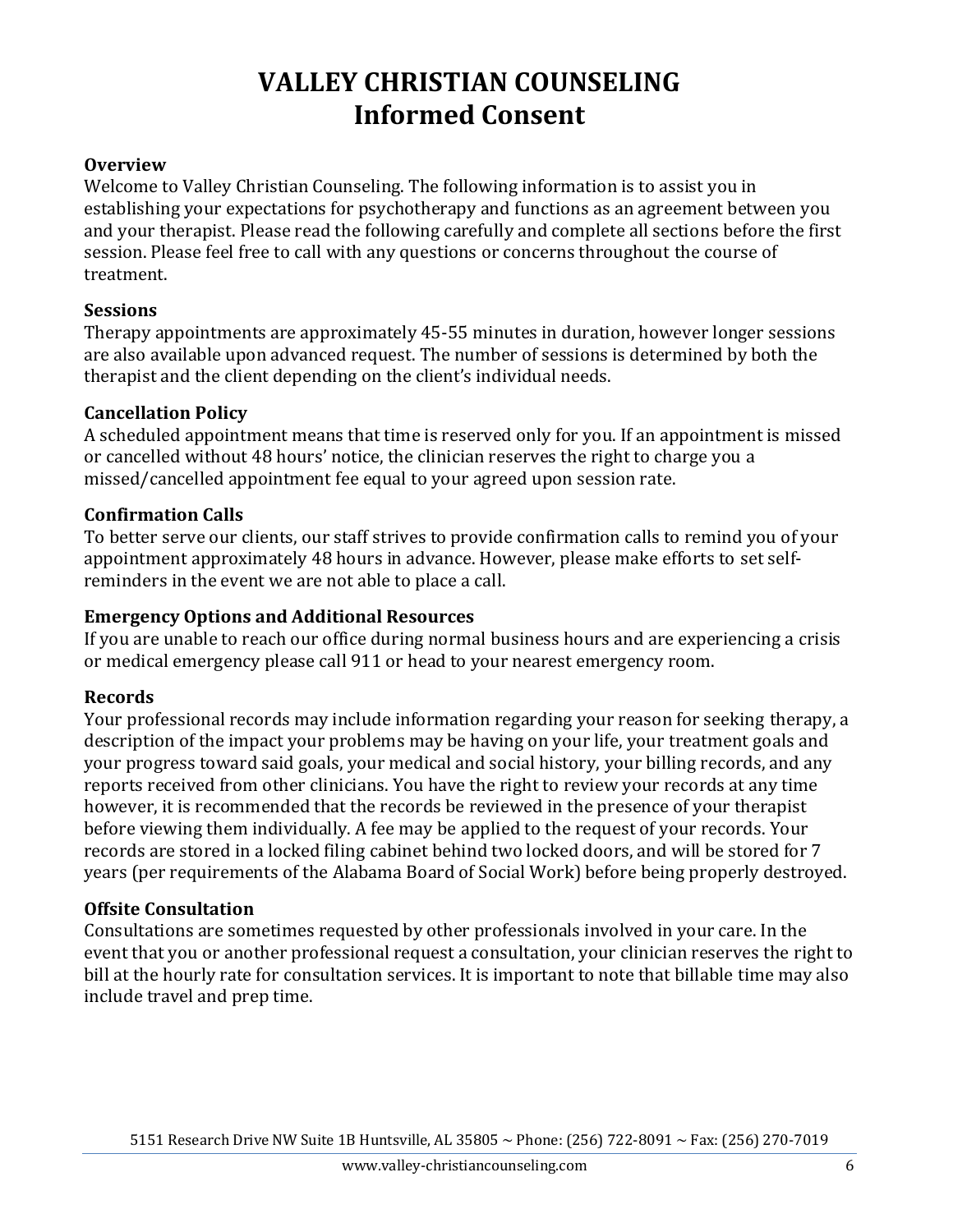## **Minors and Parents**

Children under the age of 14 cannot consent to therapy on their own, however in the State of Alabama a minor child over the age of 14 may seek therapeutic services without the consent or knowledge of their parents/guardians. Children over the age of 14 have the right to privacy and the parents are not privy to confidential information, unless a release has been obtained. The Clinician will strongly urge the teenager to sign said release as treatment is often inhibited when guardians are not involved in the process. Clients under the age of 14 cannot consent for themselves and therefore will need the permission of a guardian to seek therapeutic services. If a child is in danger or is a danger to someone else, the therapist will notify the parents of this concern as well as the appropriate authorities if necessary. Before, giving sensitive information to parents, the clinician will discuss the matter with the child, if possible, and do their best to mitigation any objections and explain the benefits of guardian support.

### **Contacting your Clinician**

If you need to contact your clinician, please call Valley Christian Counseling Center and leave a message with the receptionist or on the appropriate extension. Your therapist will periodically check messages, and return your call as soon as possible.

### **Release of Information**

Valley Christian Counseling is not a HIPAA covered entity; however, your therapist is subject to all ethical and legal standards that protect your confidentiality. We will only disclose your personal information given legal obligations due to a duty to report and/or given your written authorization.

### **Limits on Confidentiality**

- 1. Occasional consultations with other mental health professionals about a case are helpful or even necessary in order to provide quality care. We make every effort to ensure your confidentiality during this process.
- 2. If you or a minor in your care are a harm to yourself or others, I have a duty to report in order to prioritize your safety.
- 3. The following are some examples of situations in which I may be required or legally permitted to disclose information without your consent or authorization:
	- a. Requests made from court order
	- b. In the event I become the defendant in a case filed against me I have the right to release privileged information that may be relevant to my defense.
- 4. I am considered a mandatory reporter, meaning if I suspect that any vulnerable population is being abused and/or neglected that I must report to the appropriate authorities.

| Print Client Name     | Date |
|-----------------------|------|
|                       |      |
| Client Signature      | Date |
|                       |      |
| Clinician's Signature | Date |

\*The above signature certifies that I understand that I am consenting to counseling services, and that I understand the limits of confidentiality within those services.

5151 Research Drive NW Suite 1B Huntsville, AL 35805 ~ Phone: (256) 722-8091 ~ Fax: (256) 270-7019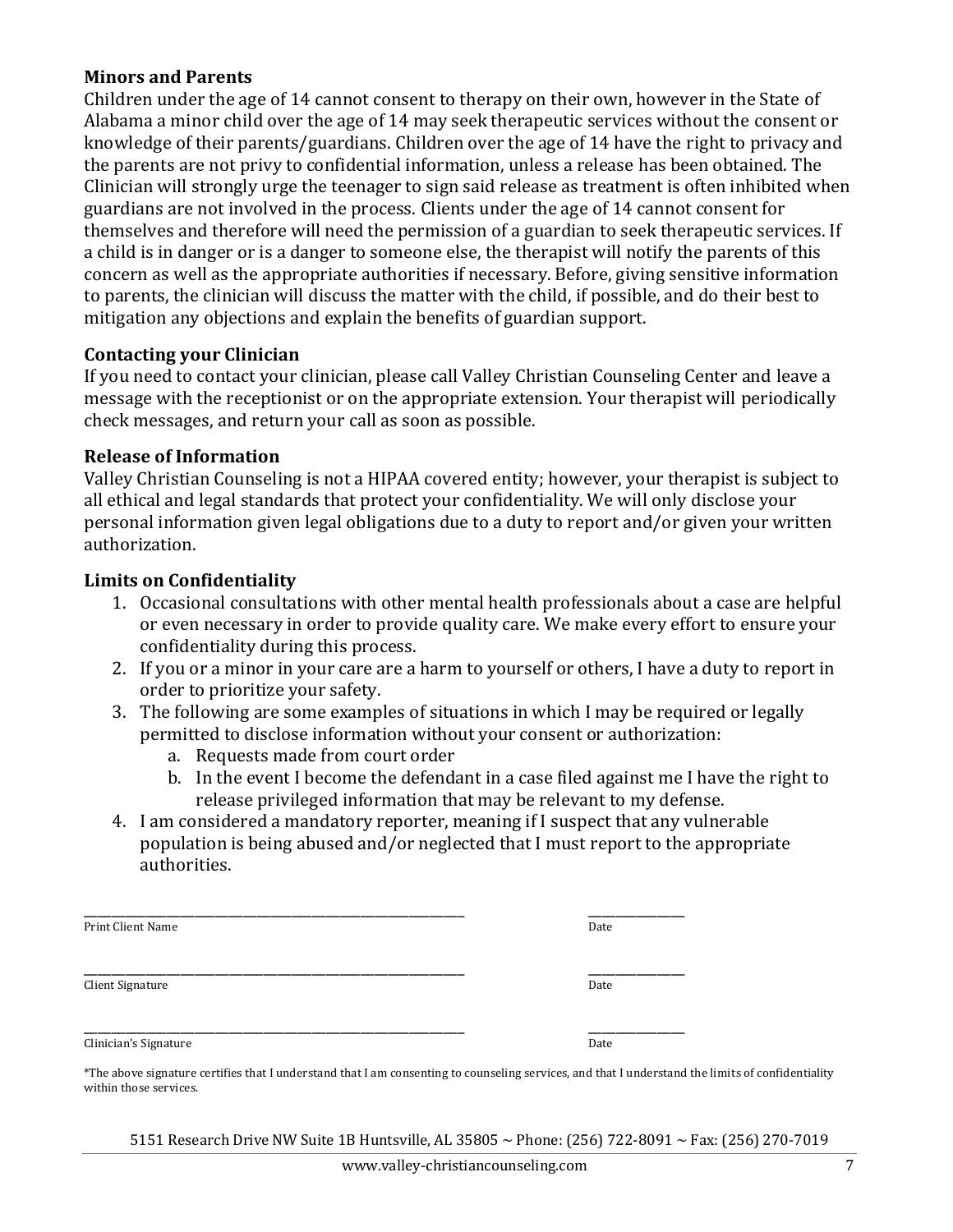# **VALLEY CHRISTIAN COUNSELING Client Rights**

As a client, you can expect:

• Humane care and treatment, with respect and consideration

• Privacy and confidentiality when seeking or receiving services except in the case of lifethreatening situations or conditions

- Confidentiality of your health records
- Accurate information concerning diagnostic impressions, treatment, and risks
- Active participation in decisions regarding your own treatment
- Accessible information regarding the scope and availability of services

• Information about any legal reporting requirements regarding any aspect of screening or treatment

- A copy of your records upon request and written authorization
- Ability to file a complaint with the director of VCC regarding any concerns related to the privacy, confidentiality or security of your medical record
- Competent treatment in a respectful environment that acknowledges your dignity and worth
- To gain knowledge regarding strategies and therapy techniques used to aid in your treatment
- Participation in establishing and reestablishing goals throughout therapy
- Option to participate in or refrain from services (except when mandated)
- Ability to request referrals for alternative services

| Print Client Name     | Date |
|-----------------------|------|
| Client Signature      | Date |
| Clinician's Signature | Date |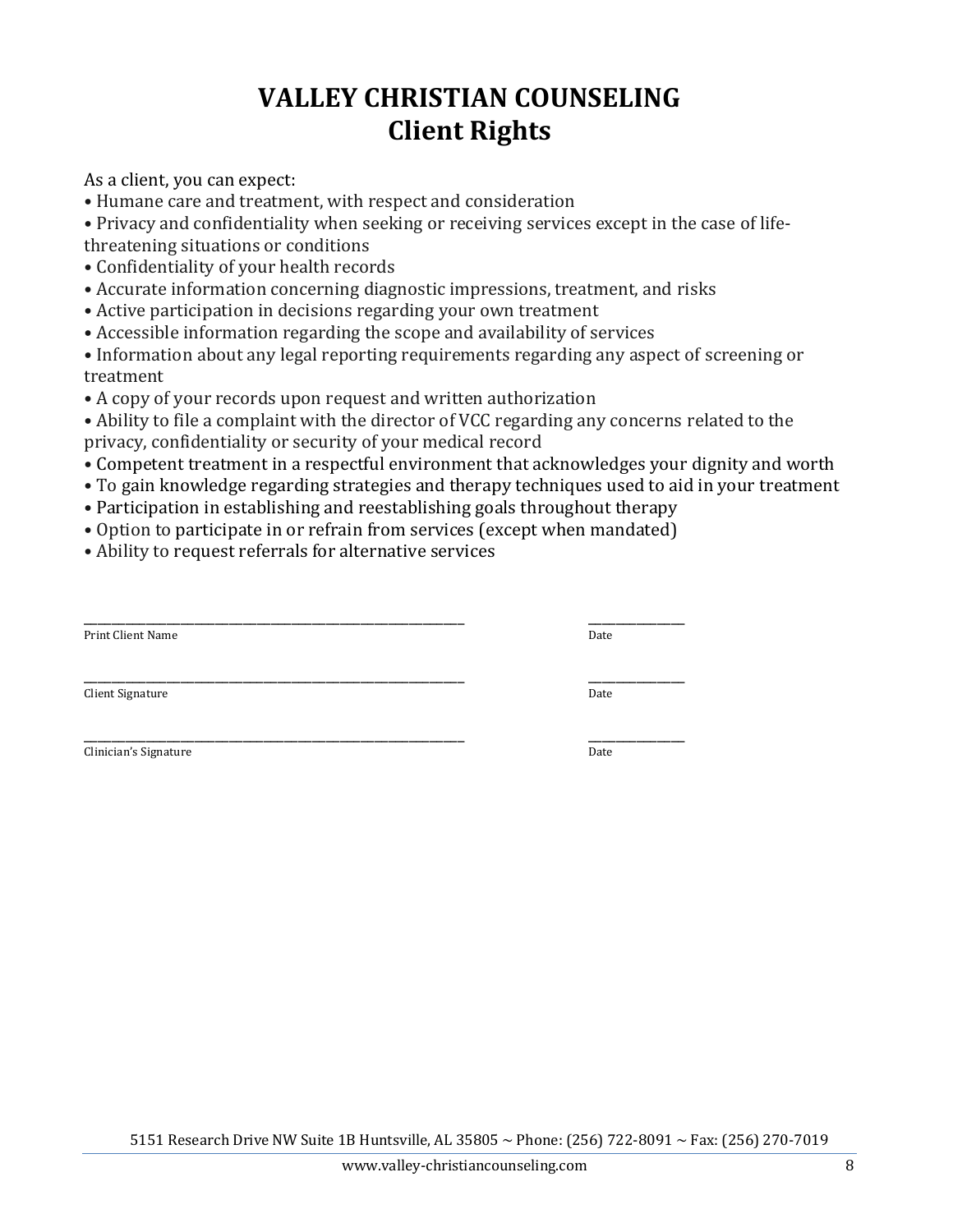# **VALLEY CHRISTIAN COUNSELING Financial Agreement**

Thank you for choosing Valley Christian Counseling to be your mental health provider. We are committed to providing the best care possible. It is important that you understand that payment for services is considered part of your treatment; therefore, the following information explains our financial policies. We ask that you sign this form as an indication that you have read and agree with the information presented.

## **Reimbursement/Insurance Coverage**

Your clinician does not accept insurance. However, you may submit to your insurance for reimbursement as your clinician would be considered an Out-of-Network Provider. Your clinician does not determine how your insurance will reimburse counseling services, that is between you and your insurance company. Your clinician's fees are subject to change and you will have advance notice of those changes as they arise.

## **Methods of Payment**

We ask that you pay in full upon the time of services, unless previously agreed upon by you and your therapist. We accept most forms of payment including cash, check, or credit card.

# **Unpaid Balance**

If you accrue an unpaid balance, we ask that you make arrangements to pay balance within 30 days. In the event that we cannot reach you to collect payment, Valley Christian Counseling may pursue reimbursement by submitting a claim to small claims court, or hiring a collections agency. Payment plans may be offered when requested with approval from director of VCC. Confidential information may be shared in claims court or to collections agency on as needed basis.

# **Late Cancellation/No Show Fees**

If cancellations have not been made within 48 hours of the appointment or client did not show up for the session, the client is subject to a no-show fee. Exceptions are made in cases of emergencies. Late cancellation/no show fee is \$55.00; however, the clinician reserves the right to charge the entire session fee of \$110.00 if the client is a repeat offender. Grace is often offered, especially in unforeseen circumstances. Your practitioner asks for communication and in response fees may be waved at your practitioners' discretion.

# **Court Related Fees**

Clients who require court related services can expect a rate of \$200 per hour. Court related work can include, but not limited to, consultations, phone calls, travel time, depositions, and time spent at court. There is a minimum retainer fee of \$1000 to appear/testify in court. Payment must be received 48 hours prior to the court appearance. Subpoenas must be received within 48-hour notice or client may be subject to an additional charge of \$200. In the event that the court date is rescheduled with less than 72 business hours, the clinician reserves the right to charge an additional fee of \$300 in addition to any previous accrued fees. It is important to note that any given testimony may not result in your favor. In the event that you lose your case, you will still be responsible for court related fees.